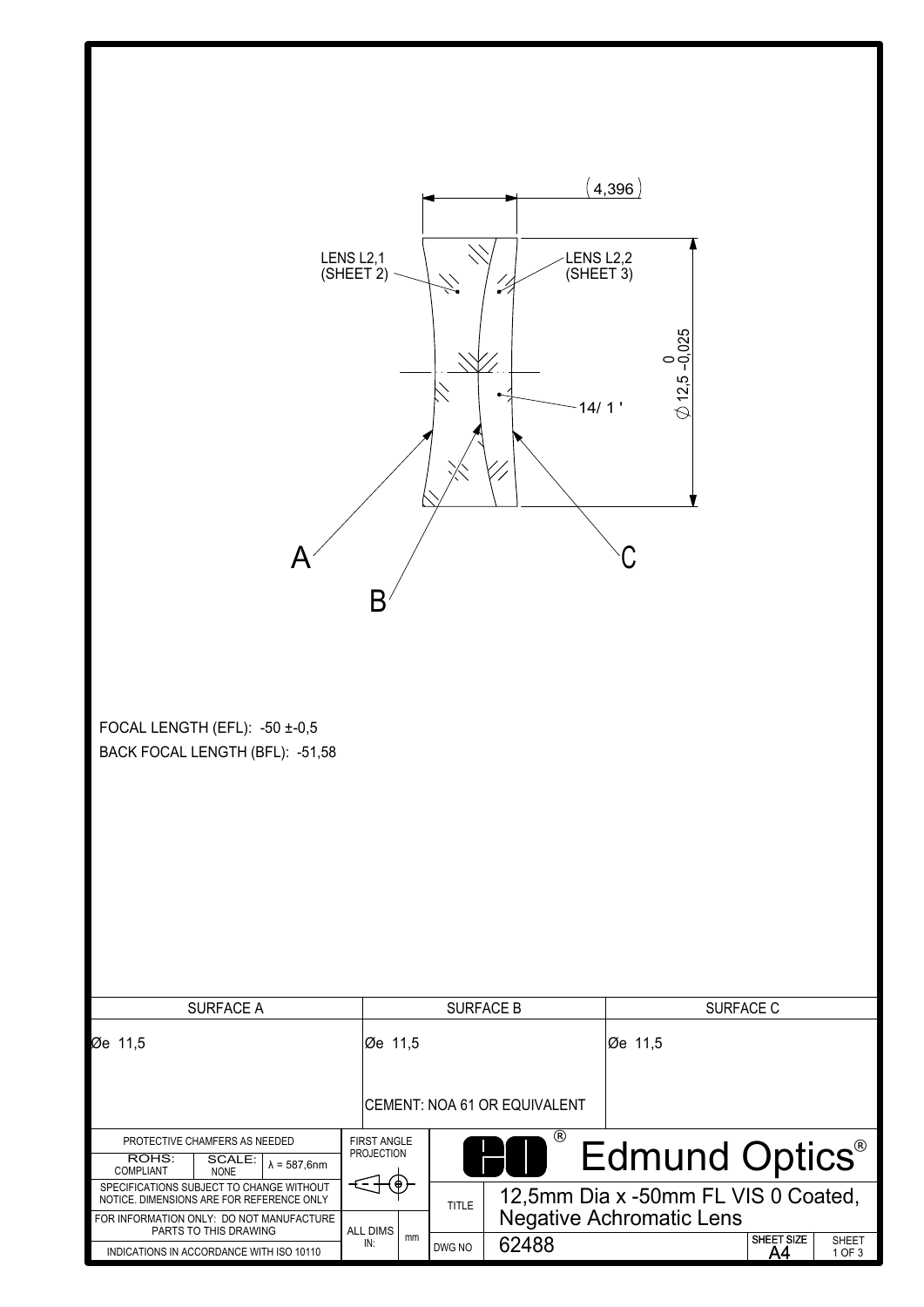| AR COATING: VIS 0°<br>- 1<br>$R(AVG) ≤ 0,4%$ FROM 425-675nm @ 0° AOI                                                                                                                                   | ANNULUS<br>0,3 MAX<br>ū                 | $\lambda$<br>൨         | $\Delta$<br>4          | LENS L2,1<br>12,5<br>G<br>2 ± 0,05                                                                  |                        |
|--------------------------------------------------------------------------------------------------------------------------------------------------------------------------------------------------------|-----------------------------------------|------------------------|------------------------|-----------------------------------------------------------------------------------------------------|------------------------|
| <b>LEFT SURFACE</b>                                                                                                                                                                                    |                                         | <b>MATERIAL</b>        |                        | <b>RIGHT SURFACE</b>                                                                                |                        |
| R 30,83±0,031 CV<br>Øe 11,5<br>3/ 3 (0,5) $\lambda$ =632,8 nm<br>4/<br>5/ 40 - 20 (MIL-PRF-13830B)<br>6/                                                                                               | <b>GLASS</b>                            |                        | N-BK7 517/642          | R 23,47±0,023 CV<br>Øe 11,5<br>3/ 3 (0,5) λ=632,8 nm<br>$4/ -$<br>5/ 40 - 20 (MIL-PRF-13830B)<br>6/ |                        |
| PROTECTIVE CHAMFERS AS NEEDED<br>ROHS:<br>SCALE:<br>$\lambda = 587,6$ nm<br><b>COMPLIANT</b><br><b>NONE</b>                                                                                            | <b>FIRST ANGLE</b><br><b>PROJECTION</b> |                        | $\overline{\circledR}$ | Edmund Optics®                                                                                      |                        |
| SPECIFICATIONS SUBJECT TO CHANGE WITHOUT<br>NOTICE. DIMENSIONS ARE FOR REFERENCE ONLY<br>FOR INFORMATION ONLY: DO NOT MANUFACTURE<br>PARTS TO THIS DRAWING<br>INDICATIONS IN ACCORDANCE WITH ISO 10110 | ALL DIMS<br>mm<br>IN:                   | <b>TITLE</b><br>DWG NO | 62488                  | 12,5mm Dia x -50mm FL VIS 0 Coated,<br><b>Negative Achromatic Lens</b><br>SHEET SIZE<br><u>A4</u>   | <b>SHEET</b><br>2 OF 3 |